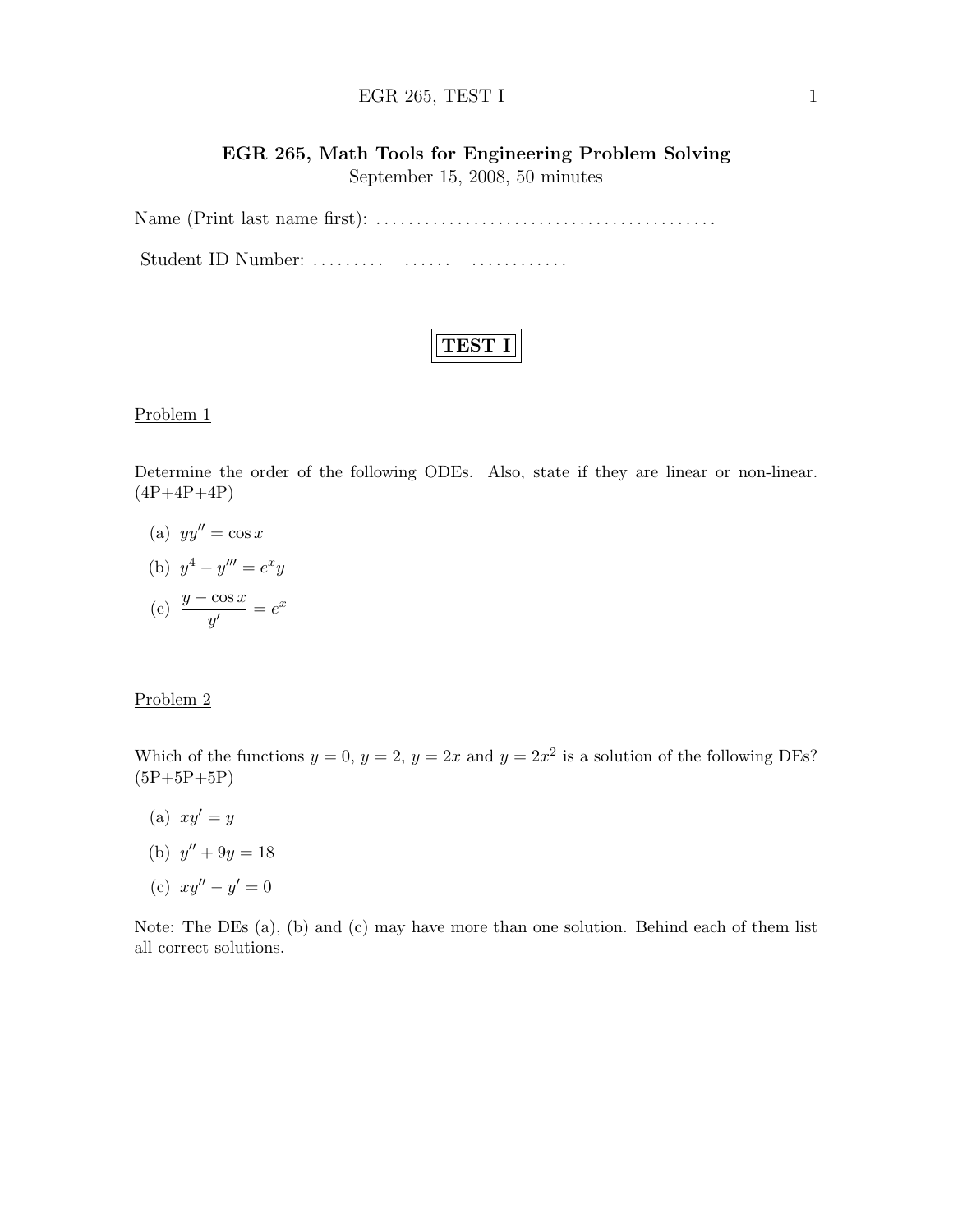### Problem 3

Below the direction field for  $y' = x^2y$  is given.

 $-2$  $\overline{\phantom{a}}$ T. Ÿ. Ť £ X.  $\lambda$  $\overline{\phantom{a}}$  $\overline{\phantom{a}}$ x Ÿ.  $l + l$  $\overline{\phantom{a}}$ Ù.  $-21$ ï  $\lambda$ z Ą  $\overline{\phantom{a}}$ Ŧ Ŧ ŧ z.  $-11$ t. ŧ.  $\overline{1}$ ż  $\sim$   $-$  - - 1  $\ell$  $\overline{t}$  $\mathcal{L}_{\mathcal{E}}$  $\boldsymbol{t}$ T, ŧ ż €  $\frac{1}{2}$  $\overline{1}$  $t-t-t-t$  $\overline{\phantom{a}}$  $\gamma \times \gamma$  $\boldsymbol{I}$ Ť.  $\prime$   $\prime$ Ÿ.  $\mathcal{E}_\perp$  $1111$  $\overline{\phantom{a}}$  $\overline{\phantom{a}}$  $\mathcal{L}$  $\prime$  $\prime$ 7 Ï. f.  $\lambda$  $1 - 1$  $\mathcal{L}$ بمذ x  $111$  $\overline{\phantom{a}}$  $\prime$ 1  $\overline{1}$ १  $\ddot{\phantom{0}}$ Ÿ. Ń a. ï  $\sim$   $-$ ¥ Ń  $\ddot{}$ ويبس ۱  $- \overline{ }$ Y Ÿ Ŋ  $\overline{\phantom{a}}$ ×,  $\mathbf{A}$ V  $- - 8$ Ã.  $\sim$   $\sim$   $\sim$   $\sim$   $\sim$   $\sim$   $\sim$  $\mathcal{A}$  $\sqrt{1}$  $\mathcal{R}$  $\mathcal{A}$  $\mathbf{A}$  $\mathbf{A}$ X A. Ŷ. 

Direction Field for  $y' = x^2 \, y$ 

- (a) Sketch the solution  $y(x)$  of  $y' = x^2y$  with initial value  $y(0) = 1$ . (6P)
- (b) From your sketch determine  $\lim_{x\to\infty} y(x)$  and  $\lim_{x\to-\infty} y(x)$ . (4P)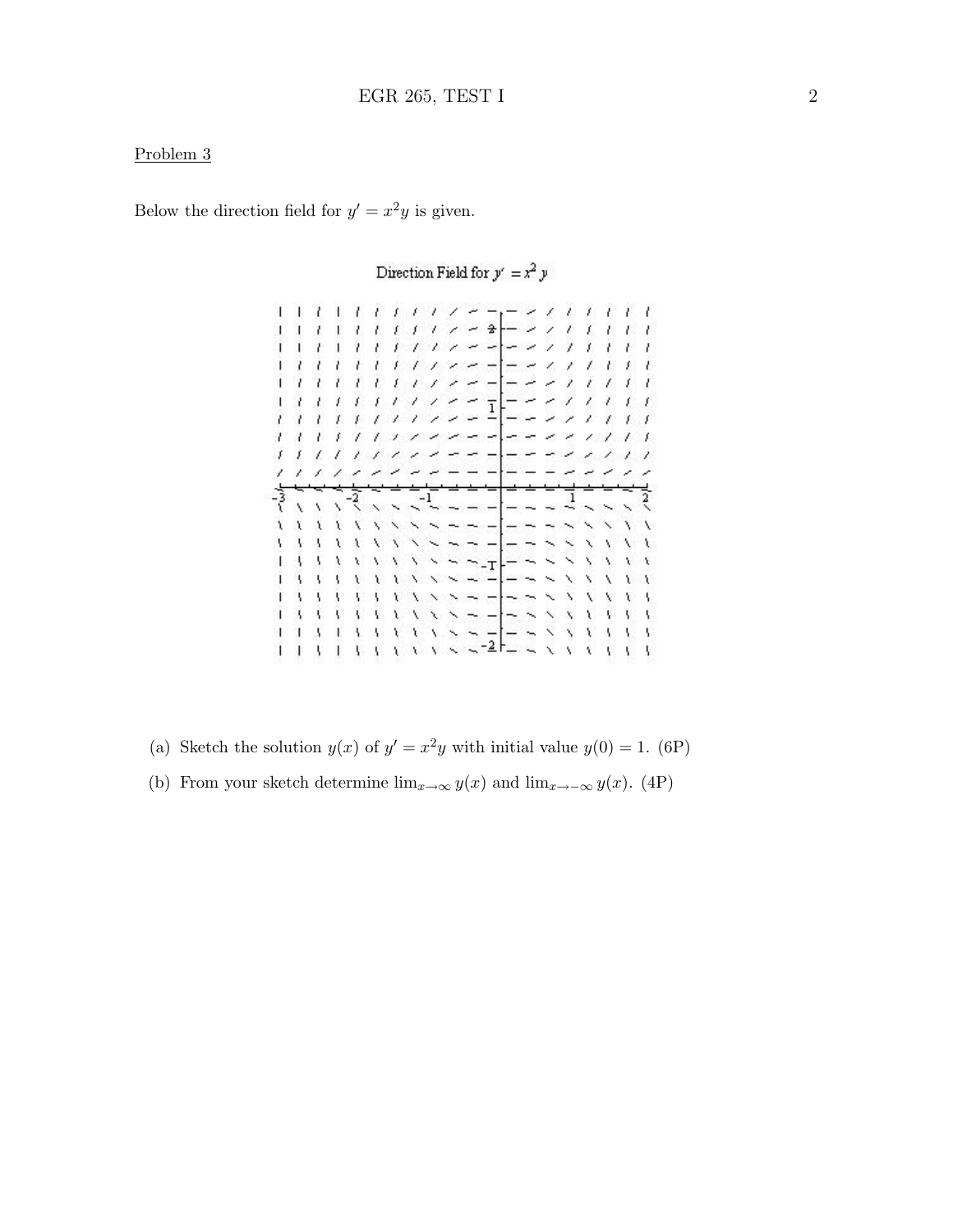(c) Find the solution of the IVP  $y' = x^2y$ ,  $y(0) = 1$  explicitly. (12P)

Problem 4

Solve the IVP (17P)

$$
\frac{y'}{x} + 2y = 1, \quad y(0) = 1
$$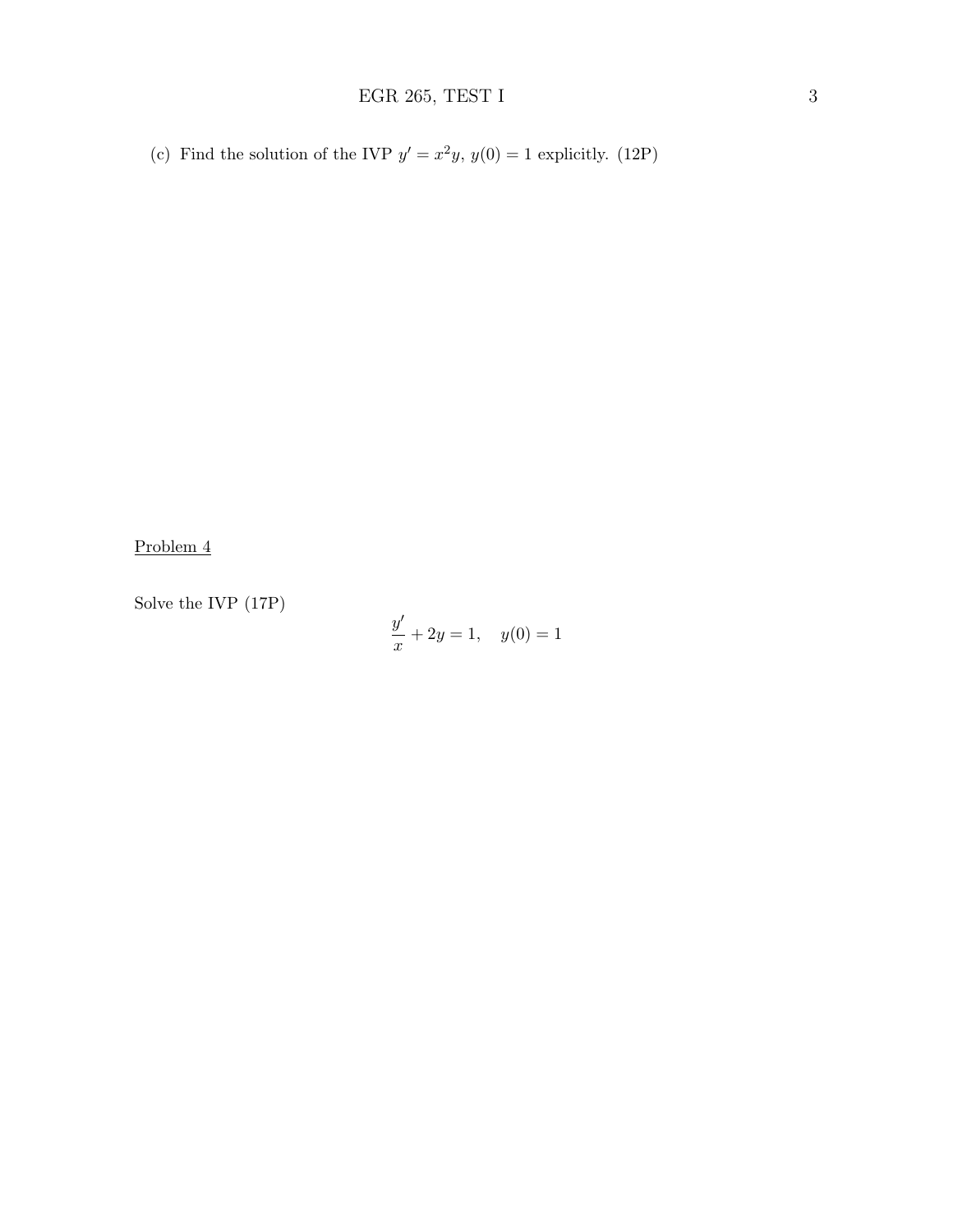## Problem 5

The percentage  $p(t)$  of a population which uses cell phones is described by the logistic DE  $p' = p(1-p)$ , where t is measured in years. Initially, 10 percent of the population use cell phones, i.e.  $p(0) = 0.1$ . Solve the DE to find a formula which gives  $p(t)$  for arbitrary times t. Note that, as  $p(t)$  is a percentage, we will always have  $0 < p(t) < 1$ . (17P)